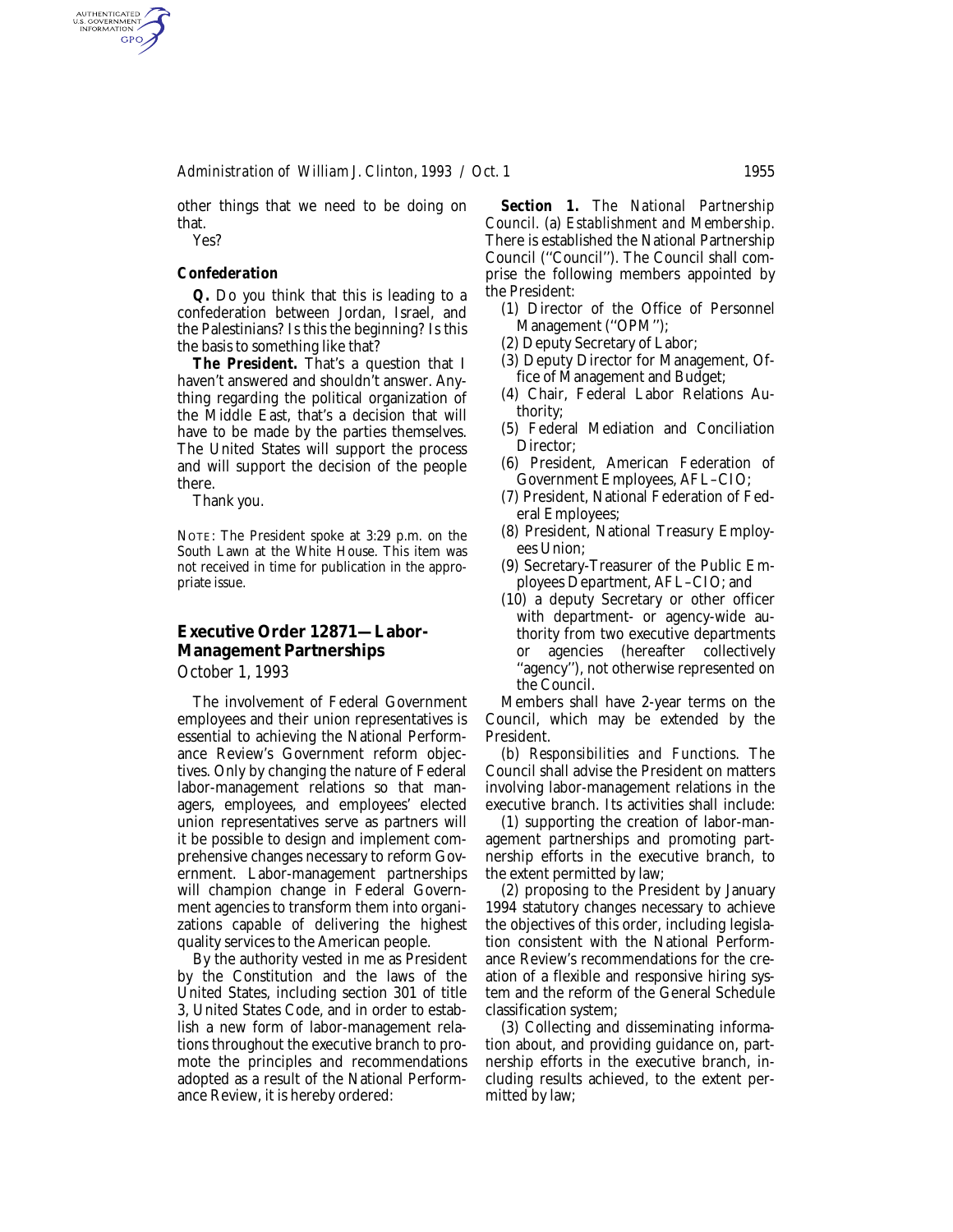(4) utilizing the expertise of individuals both within and outside the Federal Government to foster partnership arrangements; and

(5) working with the President's Management Council toward reform consistent with the National Performance Review's recommendations throughout the executive branch.

(c) *Administration.* (1) The President shall designate a member of the Council who is a full-time Federal employee to serve as Chairperson. The responsibilities of the Chairperson shall include scheduling meetings of the Council.

(2) The Council shall seek input from nonmember Federal agencies, particularly smaller agencies. It also may, from time to time, invite experts from the private and public sectors to submit information. The Council shall also seek input from companies, nonprofit organizations, State and local governments, Federal Government employees, and customers of Federal Government services, as needed.

(3) To the extent permitted by law and subject to the availability of appropriations, OPM shall provide such facilities, support, and administrative services to the Council as the Director of OPM deems appropriate.

(4) Members of the Council shall serve without compensation for their work on the Council, but shall be allowed travel expenses, including per diem in lieu of subsistence, as authorized by law, for persons serving intermittently in Government service.

(5) All agencies shall, to the extent permitted by law, provide to the Council such assistance, information, and advice as the Council may request.

(d) *General.* (1) I have determined that the Council shall be established in compliance with the Federal Advisory Committee Act, as amended (5 U.S.C. App. 2).

(2) Notwithstanding any other executive order, the functions of the President under the Federal Advisory Committee Act, as amended, except that of reporting to the Congress, that are applicable to the Council, shall be performed by the Director of OPM, in accordance with guidelines and procedures issued by the Administrator of General Services.

(3) The Council shall exist for a period of 2 years from the date of this order, unless extended.

(4) Members of the Council who are not otherwise officers or employees of the Federal Government shall serve in a representative capacity and shall not be considered special Government employees for any purpose.

*Sec. 2. Implementation of Labor-Management Partnerships Throughout the Executive Branch.* The head of each agency subject to the provisions of chapter 71 of title 5, United States Code shall:

(a) create labor-management partnerships by forming labor-management committees or councils at appropriate levels, or adapting existing councils or committees if such groups exist, to help reform Government;

(b) involve employees and their union representatives as full partners with management representatives to identify problems and craft solutions to better serve the agency's customers and mission;

(c) provide systematic training of appropriate agency employees (including line managers, first line supervisors, and union representatives who are Federal employees) in consensual methods of dispute resolution, such as alternative dispute resolution techniques and interest-based bargaining approaches;

(d) negotiate over the subjects set forth in 5 U.S.C. 7106(b)(1), and instruct subordinate officials to do the same; and

(e) evaluate progress and improvements in organizational performance resulting from the labor-management partnerships.

*Sec. 3. No Administrative or Judicial Review.* This order is intended only to improve the internal management of the executive branch and is not intended to, and does not, create any right to administrative or judicial review, or any other right, substantive or procedural, enforceable by a party against the United States, its agencies or instrumentalities, its officers or employees, or any other person.

**William J. Clinton**

The White House, October 1, 1993.